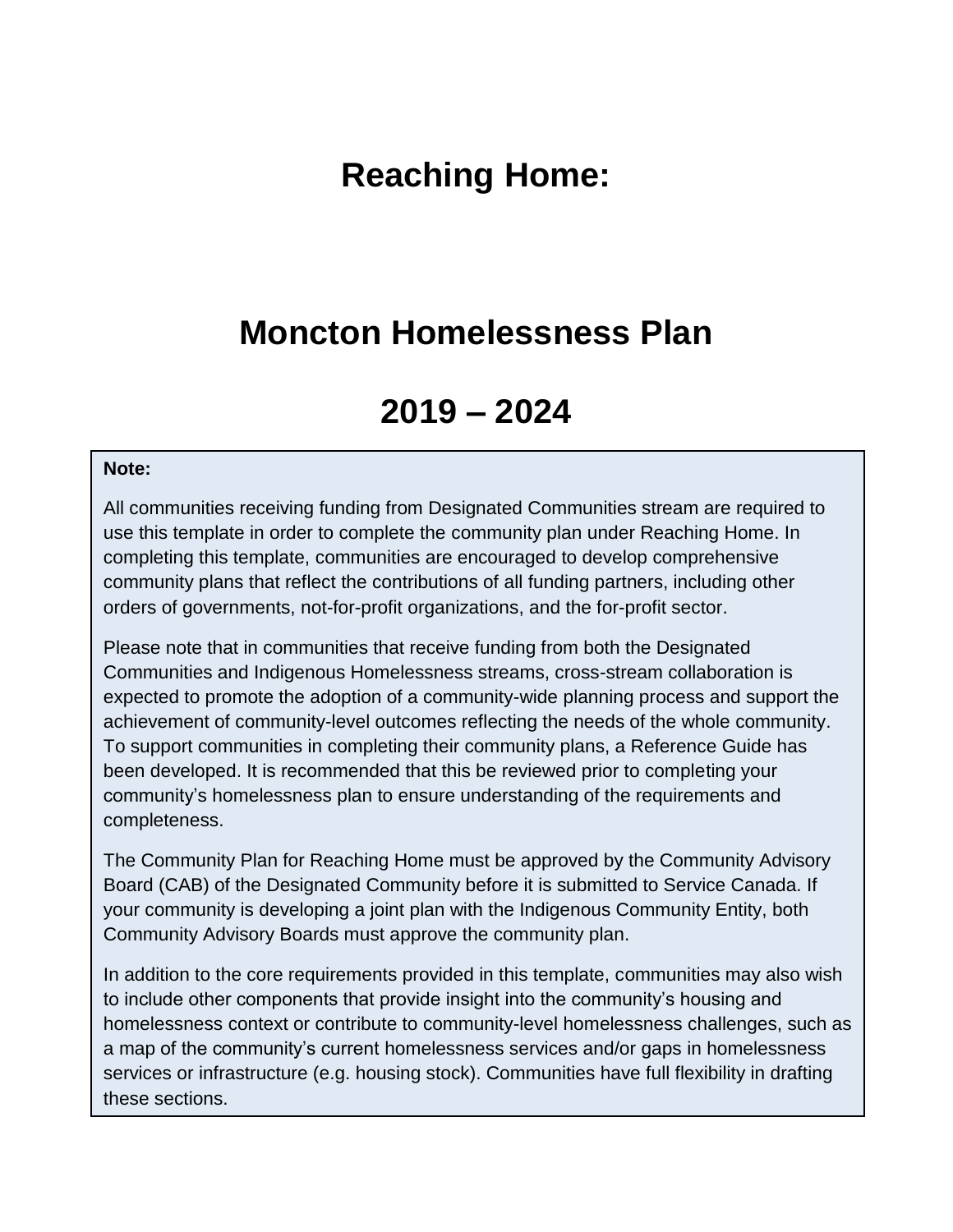### **Table of Contents**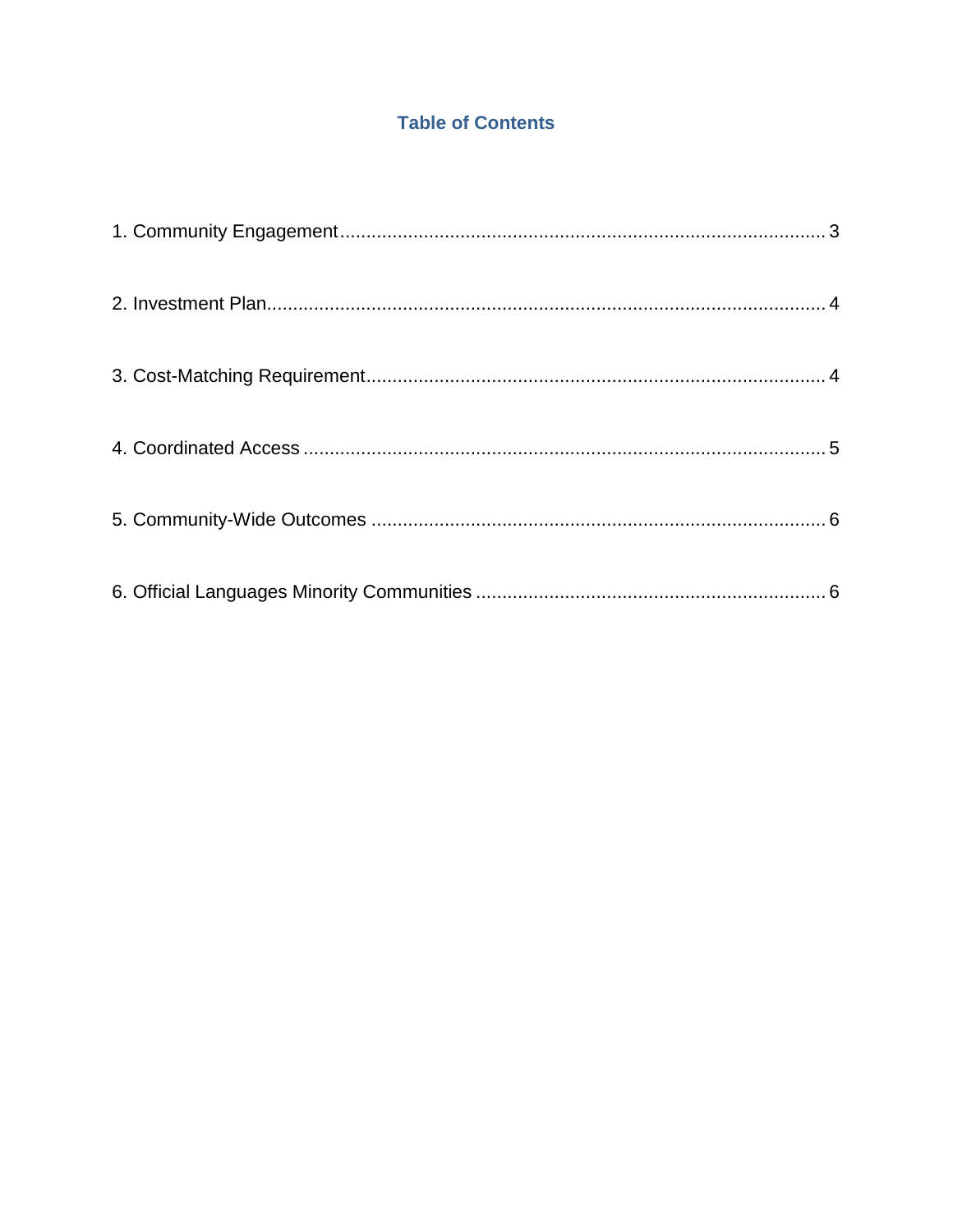#### <span id="page-2-0"></span>**1. Community Engagement**

 $\overline{\phantom{a}}$ 

*Please identify the steps taken to engage your community stakeholders in developing this plan. 1*

The CE for the designated community of Moncton has actively engaged and consulted with community stakeholders on Reaching Home for over a year. Since the initial release of the recommendations of the National Advisory Committee on the re-design of HPS and through to the release of the official community planning processes and directives. The CE for the designated community, has engaged and consulted with the indigenous community entity-the Bathurst Youth Centre to ensure funding streams are being invested in alignment and that National priorities of seeing overall reductions in indigenous homelessness are part of the planning and implementation process.

June 5, 2018: CE reviewed recommendations of the National Advisory Committee on the re-design of HPS 'What we heard". Over 20 community stakeholders attended.

September 11,2018: Consultation with local Community Advisory Board to introduce Coordinated Access System, Chronic Homelessness reduction of 50% in ten years, flexibilities around Housing First investment targets. over 20 community stakeholders attended.

December 4, 2018: Consultation with CAB membership and provision of updates on Reaching Home information gathered from national CE meeting, and Q&A session. Over 20 community stakeholders attended.

February 6, 2019 + April 4, 2019: Large stakeholder Strategic Planning Sessions to map community assets, develop CAB governance and develop a strategy to contribute to evolving the future of Greater Moncton's Housing Support System. Over 30 community stakeholders attended.

May 9, 2019: Community Advisory Board Summit, an event where CAB members from 4 Designated Communities in NB, Indigenous leaders, those with lived experience, and interested members of the public come together to listen to presentations and discuss homelessness in NB. Presentation on Reaching Home followed by discussions and surveys on how to reduce homelessness in NB. Over 100 Community stakeholders attended.

June 4, 2019: Community Advisory Board discussion to review next steps and timelines in community planning processes, and Q&A session. Over 20 community stakeholders attended.

September 9, 2019: Completed initial planning session on Reaching Home Investment plan and outcomes based approach. 10 Community stakeholders attended.

 $1$  Engagement with local Indigenous organizations, and the Indigenous Community Entity and Community Advisory Board is expected in the development of this community plan.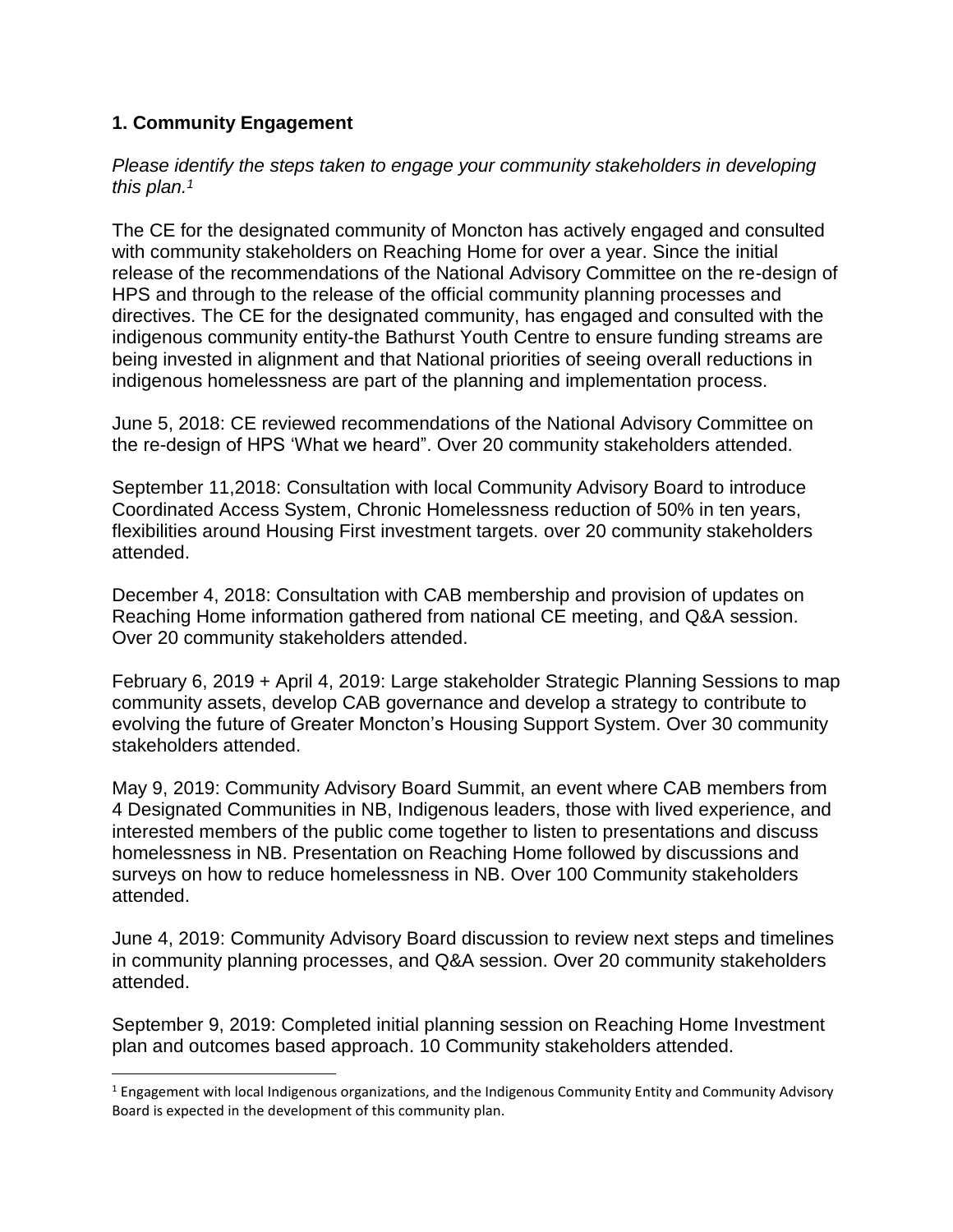September 14 Final review and initial approval of community plan by GMHSC/CAB Leadership Council.

#### <span id="page-3-0"></span>**2. Investment Plan**

*In the table below, please outline your planned allocation of Reaching Home funding (including funding from the Designated Community stream and Community Capacity and Innovation stream) from 2019-24 by investment area. Please note that it is acceptable that your community's funding priorities change over time. This investment plan is to demonstrate that your community has a vision moving forward for the allocation of Reaching Home funding. An example has been included in the Community Plan Reference Guide.* 

#### **Reaching Home Annual Allocation**

2019-2020: \$551,928 2020-2021: \$539,428 2021-2022: \$595,150 2022-2023: \$589,000 2023-2024: \$589,000

|                                                                          | 2019-20 | 2020-21 | 2021-22 | 2022-23 | 2023-24 |
|--------------------------------------------------------------------------|---------|---------|---------|---------|---------|
| <b>Housing Services</b>                                                  | 37%     | 36%     | 40%     | 40%     | 40%     |
| <b>Prevention and</b><br>shelter diversion                               |         | 11%     | 9%      | 10%     | 10%     |
| <b>Support Services</b>                                                  | 11%     | 4%      | 4%      | 4%      | 4%      |
| <b>Capital Investments</b>                                               | 7%      | 4%      | 4%      | 4%      | 4%      |
| <b>Coordination of</b><br><b>Resources and Data</b><br><b>Collection</b> | 33%     | 33%     | 31%     | 30%     | 30%     |
| <b>Administration</b>                                                    | 12%     | 12%     | 12%     | 12%     | 12%     |
| <b>TOTAL</b>                                                             | 100%    | 100%    | 100%    | 100%    | 100%    |

#### <span id="page-3-1"></span>**3. Cost-Matching Requirement**

*In the table below, please outline all funding for homelessness initiatives your community plans to receive from external partners from 2019 to 2024. This includes both financial and in-kind contributions. If your anticipated community contributions do not project to cost-match funding from both the Designated Community stream and Community Capacity and Innovation stream for each year, explain the circumstances below the table and include a description of the steps you will take to meet the requirement. An example has been included in the Community Plan Reference Guide.*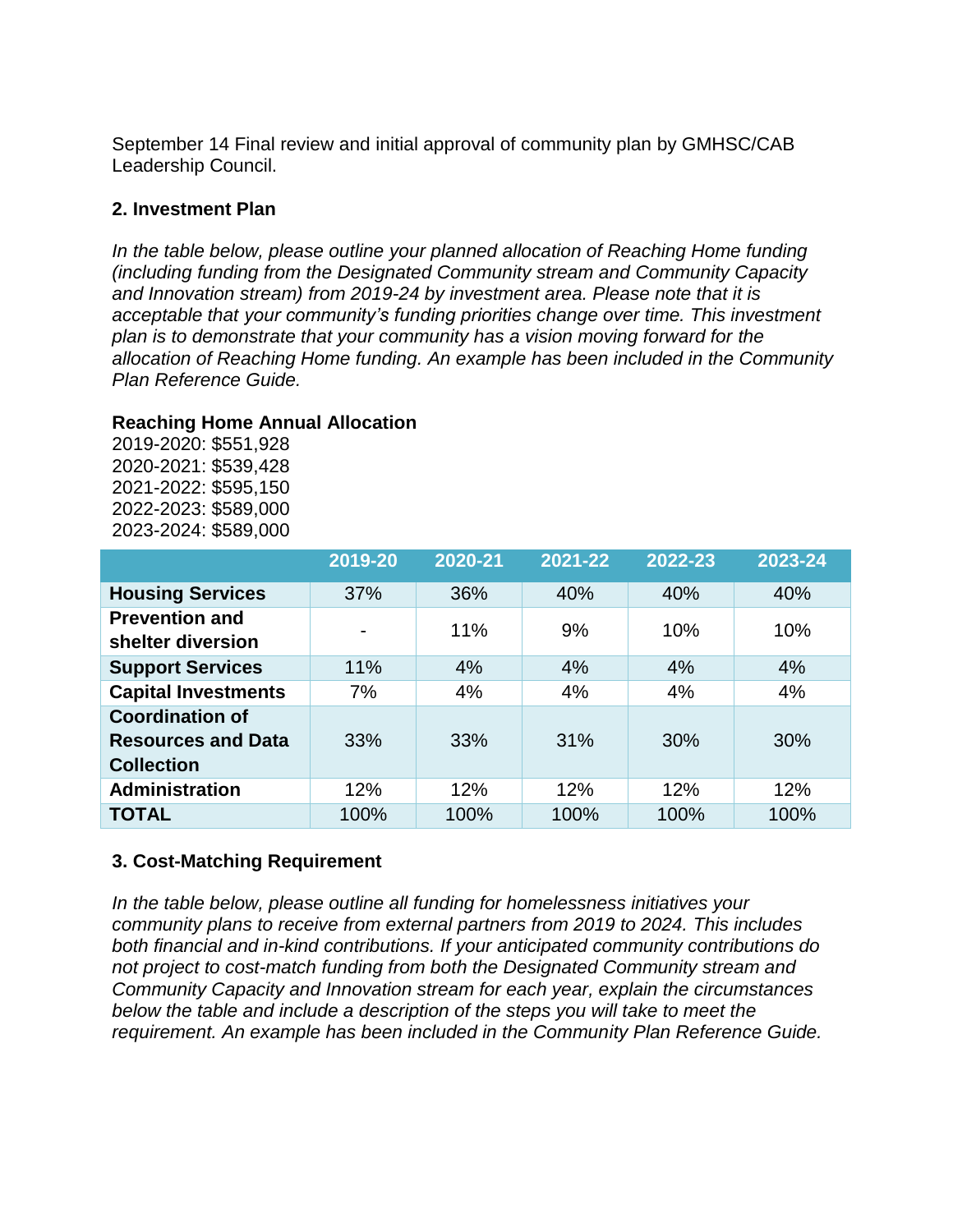| <b>Projected Funding towards Homelessness Initiatives</b> |           |           |           |           |           |             |  |  |  |
|-----------------------------------------------------------|-----------|-----------|-----------|-----------|-----------|-------------|--|--|--|
| <b>Funder</b>                                             | 2019-20   | 2020-21   | 2021-22   | 2022-23   | 2023-24   | $2019 - 24$ |  |  |  |
| <b>Government</b><br>of New<br><b>Brunswick*</b>          | \$320,000 | \$320,000 | \$320,000 | \$320,000 | \$320,000 | \$1,600,000 |  |  |  |
| <b>United Way</b>                                         | \$24,000  | \$24,000  | \$24,000  | \$24,000  | \$24,000  | \$120,000   |  |  |  |
| <b>City of</b><br><b>Moncton</b>                          | \$270,000 | \$270,000 | \$270,000 | \$270,000 | \$270,000 | \$1,350,000 |  |  |  |
| <b>Total</b>                                              | \$614,000 | \$614,000 | \$614,000 | \$614,000 | \$614,000 | \$3,070,000 |  |  |  |

<span id="page-4-0"></span>\*Department of Social Development

#### **4. Coordinated Access**

*Please discuss the steps you will take to implement a coordinated access system in your community. If your community has a coordinated access system in place, please describe how it presently functions.* 

Moncton has had a variation of coordinated access in operation for the last 3 years, it was a referral based system that had multiple partner agencies using a common assessment tool to determine level of need and services required. The Housing Assessment and Review Team has an solid foundation for which to evolve to a higher fidelity in Coordinated Access. The CE has been setting the stage for HIFIS 4 implementation for the last 2 years. The CE assisted in the establishment of the Homelessness Information Partnership Greater Moncton (HIP-GM), a committee comprised of homeless serving agencies.

We will continue to work with Moncton's Community Advisory Board in order to exceed the federal minimum requirements on access, prioritization, HIFIS 4 use, coverage and assessment by undertaking the following steps.

- 1. The CE will continue to engage with the By-Names-List group to further develop Coordinated Access implementation and will establish a governance structure, develop terms of reference, and establish a management and policy and procedures. This table will also establish models for access, common assessment tool, prioritization criteria and referral process by 2020-21.
- 2. The Community Advisory Board will assist the CE in the development of these procedures and to help engage the broader community in development and implementation of Coordinated Access.